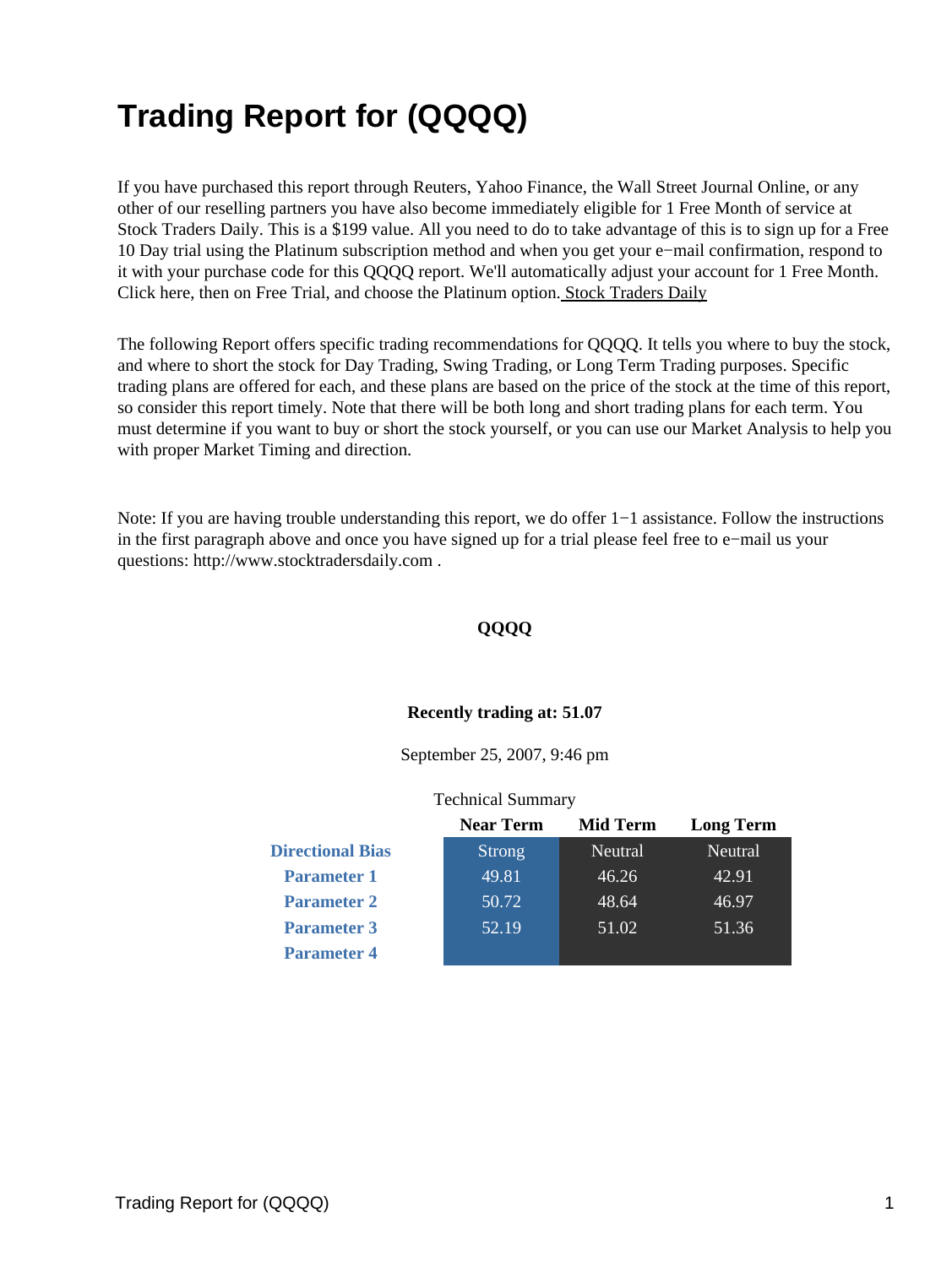# **Day Trading Plans for OOOO** September 25, 2007, 9:46 pm.

The slope of the near term analysis for QQQQ is strong, the slope of the mid term analysis for QQQQ is neutral, and the slope of the longer term analysis for QQQQ is neutral. When combined with the Technical Summary for QQQQ, this directional analysis helps us understand how we should be trading QQQQ. The following trading plans were derived using this data and they tell you how to trade the stock. However, they do not tell you whether you should buy or short the stock. You need to know that before you trade. If you do not know already, our Market analysis will help you make long or short decisions.

**Technical Summary:** , 42.91, 46.26, 46.97, 48.64, 49.81, 50.72, 51.02, **51.07** , 51.36, 52.19, Where 51.07  $=$  the recent price

# **(Long) Resistance Plan: Buy over 51.36, target 52.19, Stop Loss @ 51.15**

If 51.36 begins to break higher, the technical summary data will suggest a buy of QQQQ over 51.36, with an upside target of 52.19. The data also tells us to set a stop loss @ 51.15 in case the stock turns against us. 51.36 is the first level of resistance above 51.07 , and by rule, any break above resistance is a buy signal. In this case, resistance 51.36 would be breaking higher, so a buy signal would exist.

#### **(Long) Support Plan: Buy near 51.02, target 51.36, Stop Loss @ 50.81**

The technical summary data tells us to buy QQQQ near 51.02 with an upside target of 51.36. This data also tells us to set a stop loss @ 50.81 to protect against excessive loss in case the stock begins to move against the trade. 51.02 is the first level of support below 51.07 , and by rule, any test of support is a buy signal. In this case, support 51.02 would be being tested, so a buy signal would exist.

#### **(Short) Resistance Plan: Short near 51.36, target 51.02, Stop Loss @ 51.57**

The technical summary data is suggesting a short of QQQQ if it breaks below 51.36 with a downside target of 51.02. We should have a stop loss in place at 51.57 though in case the stock begins to work against the trade. By rule, any break below support is a short signal. In this case, if resistance 51.36 is breaking lower, a short signal would exist.

# **(Short) Support Plan: Short under 51.02, target 50.72, Stop Loss @ 51.23**

The technical summary data is suggesting a short of QQQQ if it breaks below 51.02 with a downside target of 50.72. we should also have a stop loss in place at 51.23 according to the data. 51.02 is first level of support below 51.07, and by rule, any break below support is a short signal. In this case, if support 51.02 is breaking lower, a short signal would exist.

**Please Note:** The Trading Plans listed above are based on real time stock prices. However, as time goes by prices change, so please refresh your request if you delay your decisions, because as the Market moves, these Trading Plans may change. They are dynamic and they change as the market changes so they are only valid at or near the time you request them.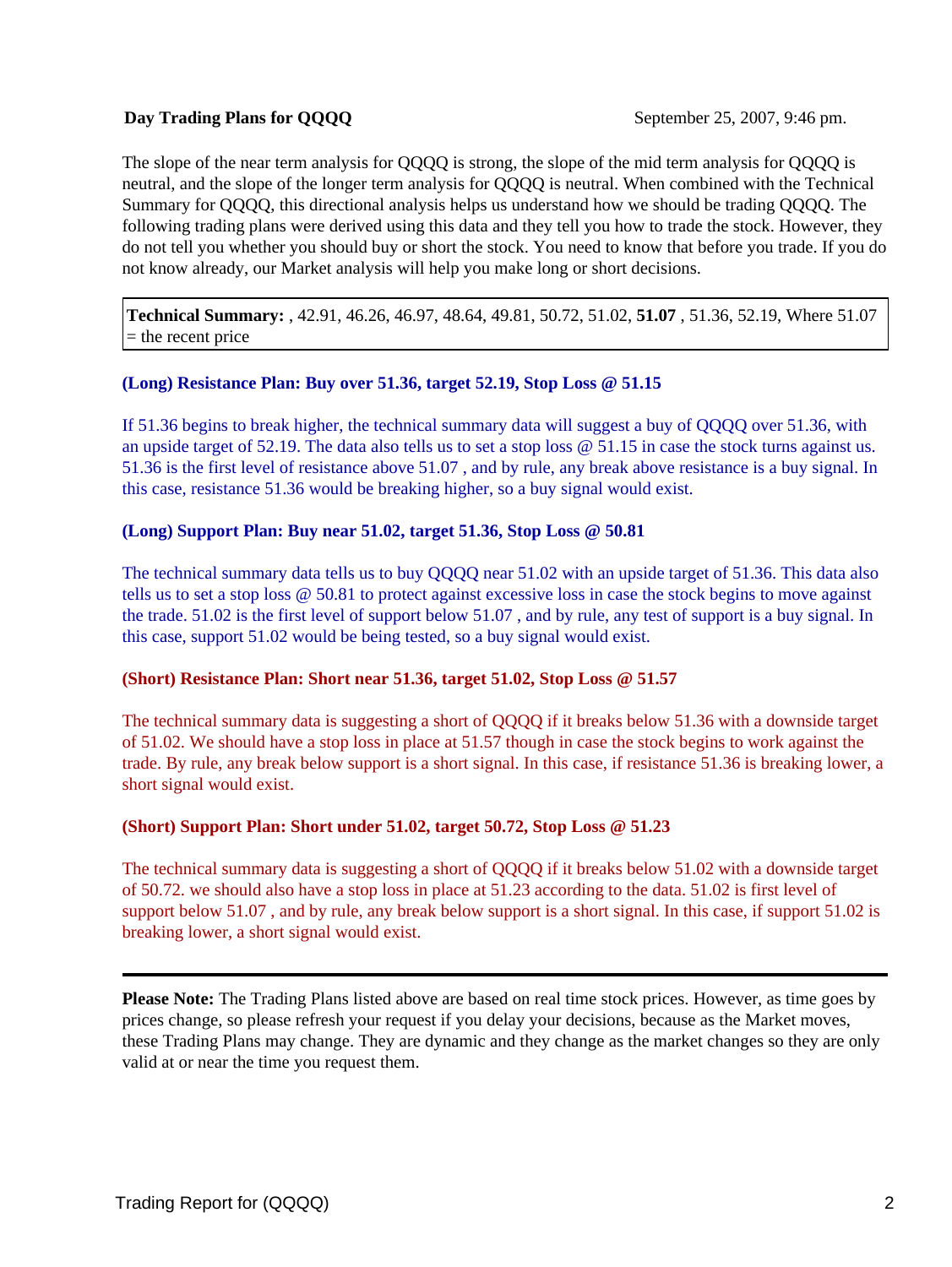# **Swing Trading Plans for OOOO:** September 25, 2007, 9:46 pm.

The slope of the mid term analysis for QQQQ is neutral, and the slope of the longer term analysis for QQQQ is neutral. When combined with the Technical Summary for QQQQ, this directional analysis helps us understand how we should be trading QQQQ. The following trading plans were derived using this data and they tell you how to trade the stock. However, they do not tell you whether you should buy or short the stock. You need to know that before you trade. If you do not know already, our Market analysis will help you make long or short decisions.

**Technical Summary:** 42.91, 46.26, 46.97, 48.64, 51.02, **51.07** , 51.36, Where 51.07 = the recent price

#### **(Long)Resistance Plan: Buy over 51.36, target n/a, Stop Loss @ 51.1**

If 51.36 begins to break higher, the technical summary data will suggest a buy of QQQQ over 51.36, with an upside target of  $n/a$ . The data also tells us to set a stop loss  $\omega$  51.1 in case the stock turns against us. 51.36 is the first level of resistance above 51.07 , and by rule, any break above resistance is a buy signal. In this case, resistance 51.36 would be breaking higher, so a buy signal would exist.

# **(Long)Support Plan: Buy near 51.02, target 51.36, Stop Loss @ 50.76**

The technical summary data tells us to buy QQQQ near 51.02 with an upside target of 51.36. This data also tells us to set a stop loss @ 50.76 to protect against excessive loss in case the stock begins to move against the trade. 51.02 is the first level of support below 51.07 , and by rule, any test of support is a buy signal. In this case, support 51.02 would be being tested, so a buy signal would exist.

#### **(Short) Resistance Plan: Short near 51.36, target 51.02, Stop Loss @ 51.62**

The technical summary data is suggesting a short of QQQQ if it breaks below 51.36 with a downside target of 51.02. We should have a stop loss in place at 51.62 though in case the stock begins to work against the trade. By rule, any break below support is a short signal. In this case, if resistance 51.36 is breaking lower, a short signal would exist.

# **(Short) Support Plan: Short under 51.02, target 48.64, Stop Loss @ 51.28**

The technical summary data is suggesting a short of QQQQ if it breaks below 51.02 with a downside target of 48.64. we should also have a stop loss in place at 51.28 according to the data. 51.02 is first level of support below 51.07, and by rule, any break below support is a short signal. In this case, if support 51.02 is breaking lower, a short signal would exist.

**Please Note:** The Trading Plans listed above are based on real time stock prices. However, as time goes by prices change, so please refresh your request if you delay your decisions, because as the Market moves, these Trading Plans may change. They are dynamic and they change as the market changes so they are only valid at or near the time you request them.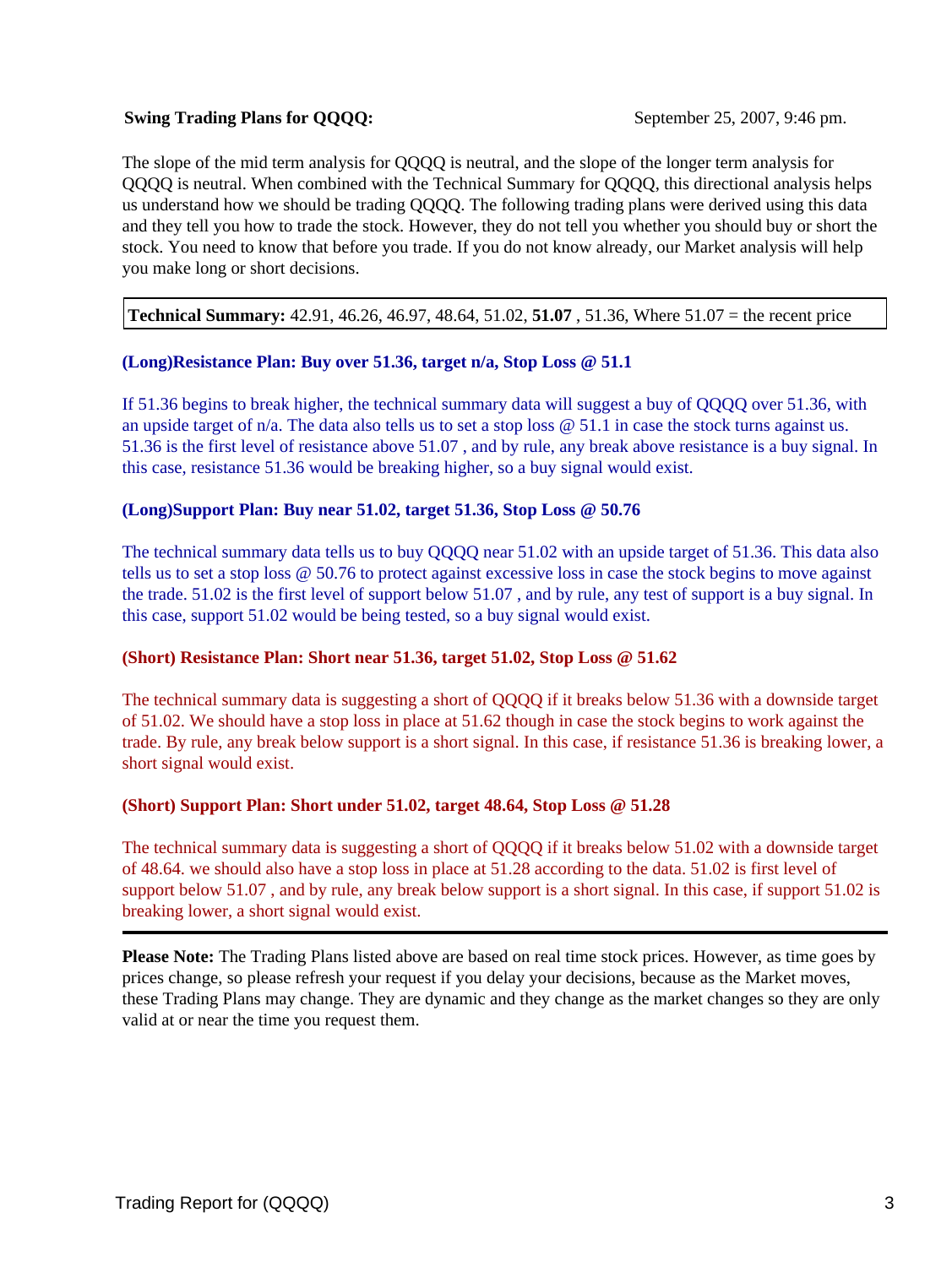# **Long Term Trading Plans for OOOO:** September 25, 2007, 9:46 pm.

The slope of the longer term analysis for QQQQ is neutral. When combined with the Technical Summary for QQQQ, this directional analysis helps us understand how we should be trading QQQQ. The following trading plans were derived using this data and they tell you how to trade the stock. However, they do not tell you whether you should buy or short the stock. You need to know that before you trade. If you do not know already, our Market analysis will help you make long or short decisions.

**Technical Summary:** 42.91, 46.97, **51.07** , 51.36, Where 51.07 = the recent price

# **(Long) Support Plan: Buy near 46.97 target 51.36 stop loss @ 46.71.**

The technical summary data tells us to buy QQQQ near 46.97 with an upside target of 51.36. This data also tells us to set a stop loss @ 46.71 to protect against excessive loss in case the stock begins to move against the trade. 46.97 is the first level of support below 51.07 , and by rule, any test of support is a buy signal. In this case, support 46.97 is being tested, a buy signal would exist.

# **(Long) Resistance Plan: Buy over 51.36, target n/a, stop loss @ 51.1.**

If 51.36 begins to break higher, the technical summary data will suggest a buy of QQQQ over 51.36, with an upside target of n/a. The data also tells us to set a stop loss @ 51.1 in case the stock turns against the trade. 51.36 is the first level of resistance above 51.07 , and by rule, any break above resistance is a buy signal. In this case, resistance 51.36 is breaking higher, a buy signal would exist.

#### **(Short) Support Plan: Short under 46.97 target 42.91 stop loss @ 47.23.**

The technical summary data is suggesting a short of QQQQ if it breaks below 46.97 with a downside target of 42.91. we should also have a stop loss in place at 47.23 according to the data. 46.97 is first level of support below 51.07 , and by rule, any break below support is a short signal. In this case, if support 46.97 is breaking lower, a short signal would exist.

#### **(Short) Resistance Plan: Short near 51.36 target 46.97 stop loss @ 51.62 .**

The technical summary data is suggesting a short of QQQQ as it gets near 51.36 with a downside target of 46.97. We should have a stop loss in place at 51.62 though. 51.36 is the first level of resistance above 51.07 , and by rule, any test of resistance is a short signal. In this case, if resistance 51.36 is being tested, a short signal would exist.

**Please Note:** The Trading Plans listed above are based on real time stock prices. However, as time goes by prices change, so please refresh your request if you delay your decisions, because as the Market moves, these Trading Plans may change. They are dynamic and they change as the market changes so they are only valid at or near the time you request them.